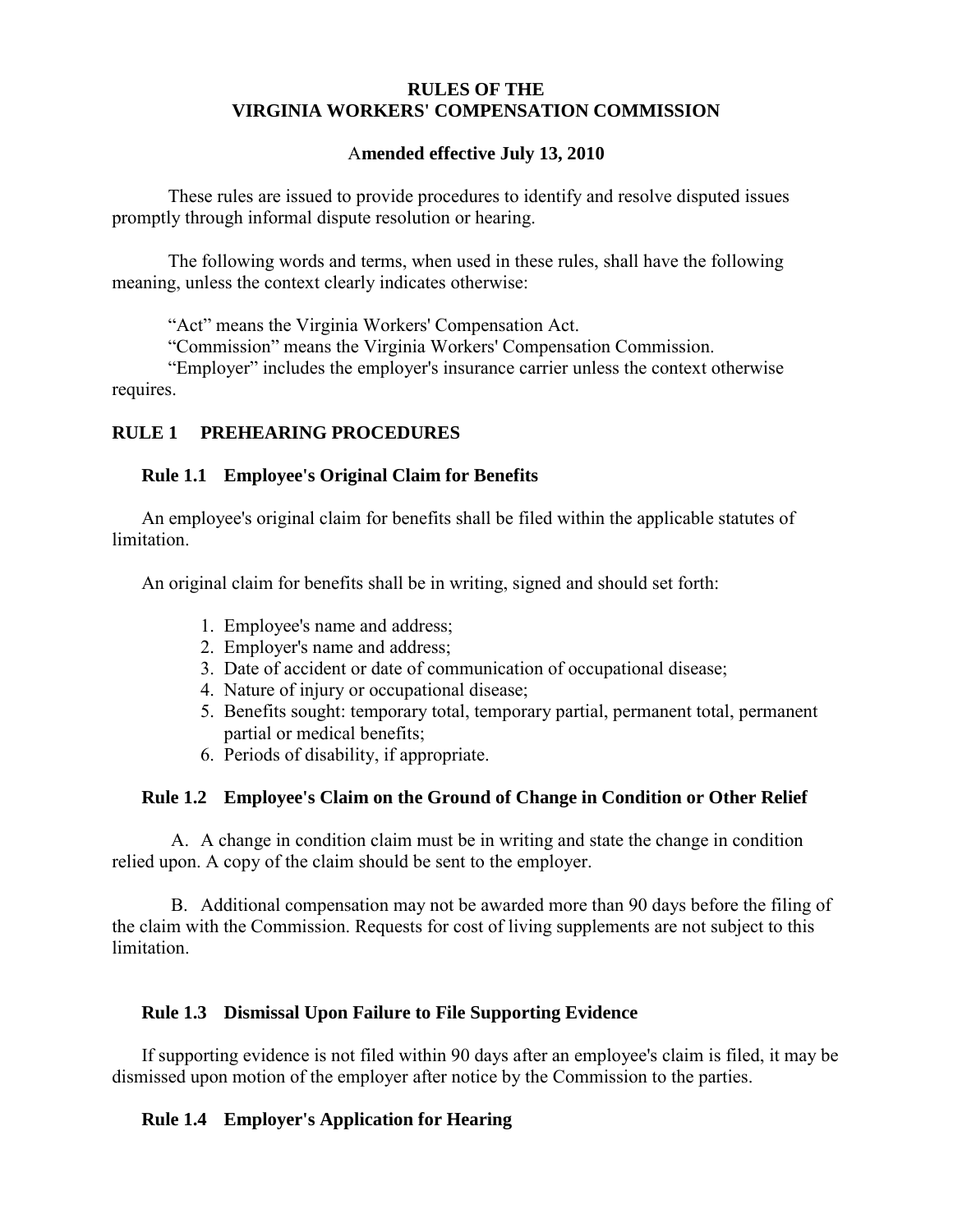A. An employer's application for hearing shall be in writing and shall state the grounds and the relief sought. At the time the application is filed with the Commission, a copy of the application and supporting documentation shall be sent to the employee and a copy to the employee's attorney, if represented.

B. Each change in condition application filed by an employer under § 65.2-708 of the Code of Virginia shall:

- 1. Be in writing;
- 2. Be under oath;
- 3. State the grounds for relief; and
- 4. State the date for which compensation was last paid.

C. Compensation shall be paid through the date the application was filed, unless:

1. The application alleges the employee returned to work, in which case payment shall be made to the date of the return.

2. The application alleges a refusal of selective employment or medical attention or examination, in which case payment shall be made to the date of the refusal or 14 days before filing, whichever is later.

3. The application alleges a failure to cooperate with vocational rehabilitation, in which case payment must be made through the date the application is filed.

4. An employer files successive applications, in which case compensation shall be paid through the date required by the first application. If the first application is rejected, payment shall be made through the date required by the second application.

5. The same application asserts multiple allegations, in which case payment is determined by the allegation that allows the earliest termination date.

D. An employer may file a change in condition application while an award is suspended.

E. No change in condition application under § 65.2-708 of the Code of Virginia shall be accepted unless filed within two years from the date compensation was last paid pursuant to an award.

F. A change in condition application may be accepted and docketed when payment of compensation continues.

# **Rule 1.5 Acceptance or Rejection of Claim or Application**

A. After receipt the Commission shall review the claim or application for compliance with the Workers' Compensation Act and Rules of the Commission.

B. The Commission may order the employer to advise whether the employee's claim is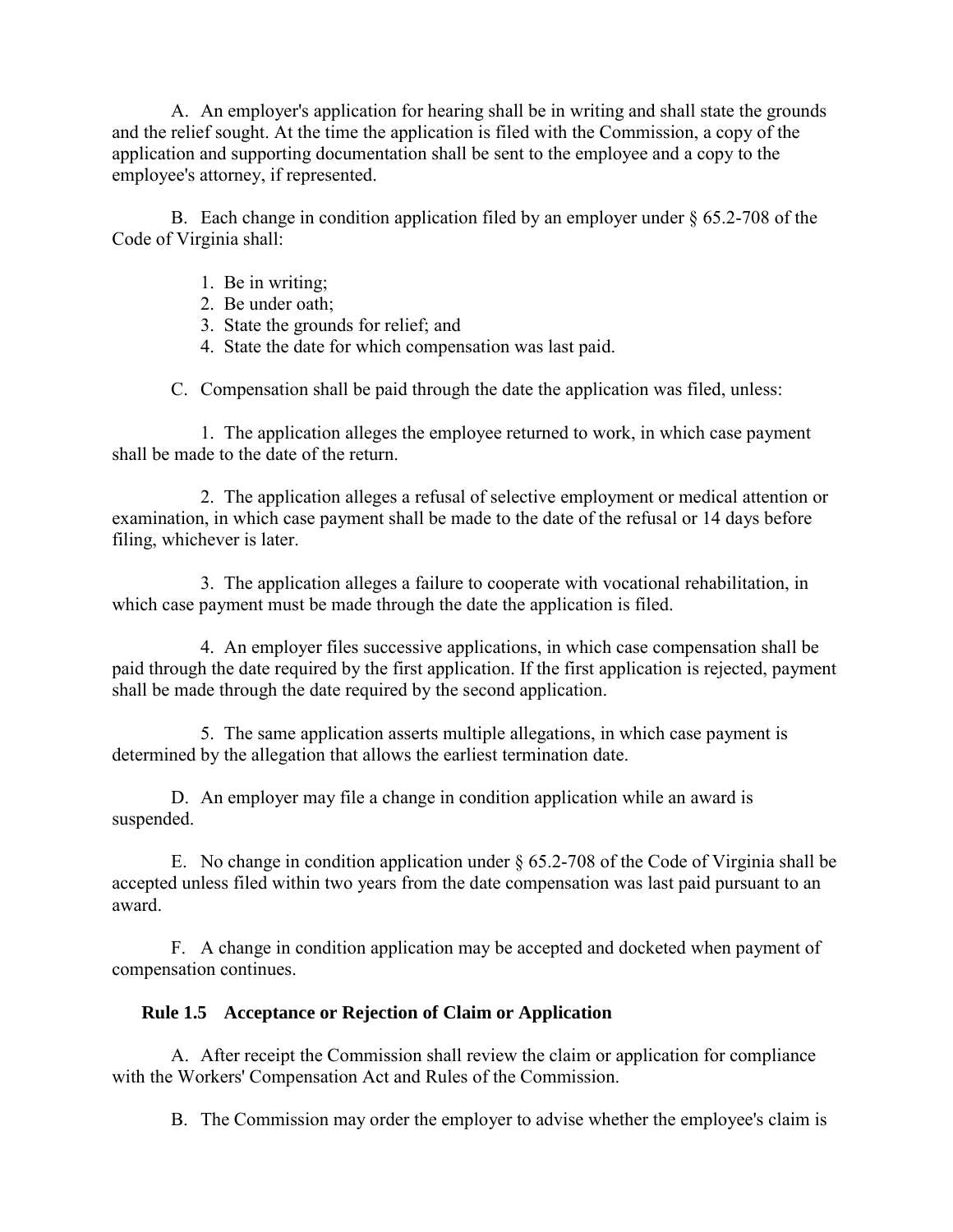accepted or to provide reasons for denial.

1. Response to the order shall be considered a required report pursuant to § 65.2-902 of the Code of Virginia.

2. The employer's response to this order shall not be considered part of the hearing record.

C. If the employer's application is technically acceptable, the opposing party shall be permitted up to 15 days from the date the application was filed to present evidence in opposition to the application.

1. Pending acceptance or rejection of the application, the employer may suspend or modify compensation payments as of the date for which compensation was last paid.

2. If rejected, the Commission shall advise the employer of the reason for rejection and compensation shall be reinstated immediately.

3. If accepted, the application shall be referred:

- a. For dispute resolution,
- b. For decision on the record, or
- c. For an evidentiary hearing.

# **Rule 1.6 Review of Decision Accepting or Rejecting Claim or Application**

A. A request for review of a decision accepting or rejecting a change in condition claim or application shall be filed within thirty (30) days from date of the decision. No oral argument is permitted.

B. The letter requesting a review should specify each determination of fact and law to which exception is taken. A copy of the request shall be sent to the opposing party.

C. The opposing party shall have 10 days from the date the review request is filed to provide a written response to the Commission.

D. Only information contained in the file at the time of the original decision along with the review request and any response from the opposing party will be considered. Additional evidence will not be accepted.

E. If rejection of a claim or application is affirmed on review, the penalty and interest provisions of §§ 65.2-524 and 65.2-707 of the Code of Virginia shall apply from the date the application was initially rejected.

# **Rule 1.7 Compromise Settlement; Lump Sum Payment**

A. A proposed compromise settlement shall be submitted to the Commission in the form of a petition setting forth: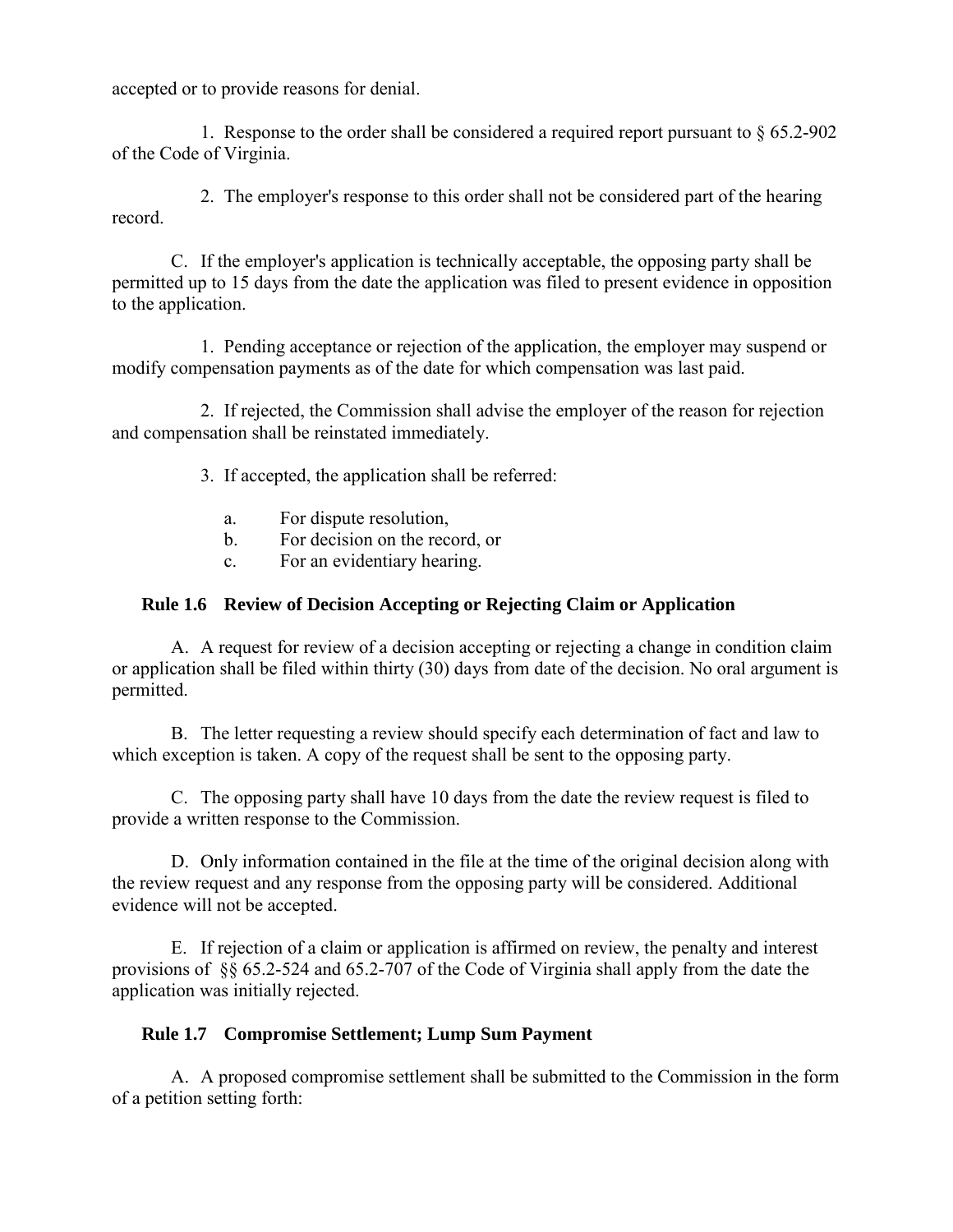- 1. The matters in controversy;
- 2. The proposed terms of settlement;
- 3. The total of medical and indemnity payments made to date of submission and the date through which all medical expenses will be paid;
- 4. The proposed method of payment;
- 5. Such other facts as will enable the Commission to determine if approval serves the best interests of the claimant or the dependents.

B. The petition shall be signed by the claimant and, if represented, an attorney and by the other parties or their attorneys. An endorsing attorney must be licensed to practice in Virginia.

- C. The petition shall be accompanied by:
	- 1. A medical report stating the claimant's current condition and whether the injuries have stabilized;
	- 2. An informational letter from the claimant or counsel stating whether the claimant is competent to manage the proceeds of the settlement and describing the plan for managing the proceeds;
	- 3. A notarized affidavit attesting the claimant's understanding of and voluntary compliance with the terms of the settlement; and
	- 4. A fee statement endorsed by the claimant and the claimant's attorney.

D. If the proposed settlement contemplates payment in a lump sum, the petition shall set forth in detail the facts relied upon to show that the best interests of the employee or the dependents will be served thereby.

If the proposed settlement contemplates an annuity, the petition shall state that the company issuing the annuity is authorized by the State Corporation Commission to transact the business of insurance in the Commonwealth and that, in case of default, the employer or carrier shall remain responsible for payment.

E. The parties shall submit an original proposed order, properly endorsed.

F. Payment shall be due within 10 days after entry of the order approving the compromise.

# **Rule 1.8 Discovery**

**A. Scope and Method**. The scope of discovery shall extend only to matters which are relevant to issues pending before the Commission and which are not privileged. It is not ground for objection that the information sought will be inadmissible at the trial if the information sought appears reasonably calculated to lead to the discovery of admissible evidence. Discovery may be obtained by oral or written deposition, interrogatories to parties, production of documents or things, requests for admission, inspection of premises or other means of inquiry approved by the Commission.

**B. Limiting Discovery**. The Commission may limit the frequency or extent of discovery if it is unreasonably cumulative, duplicative, expensive or if the request was not timely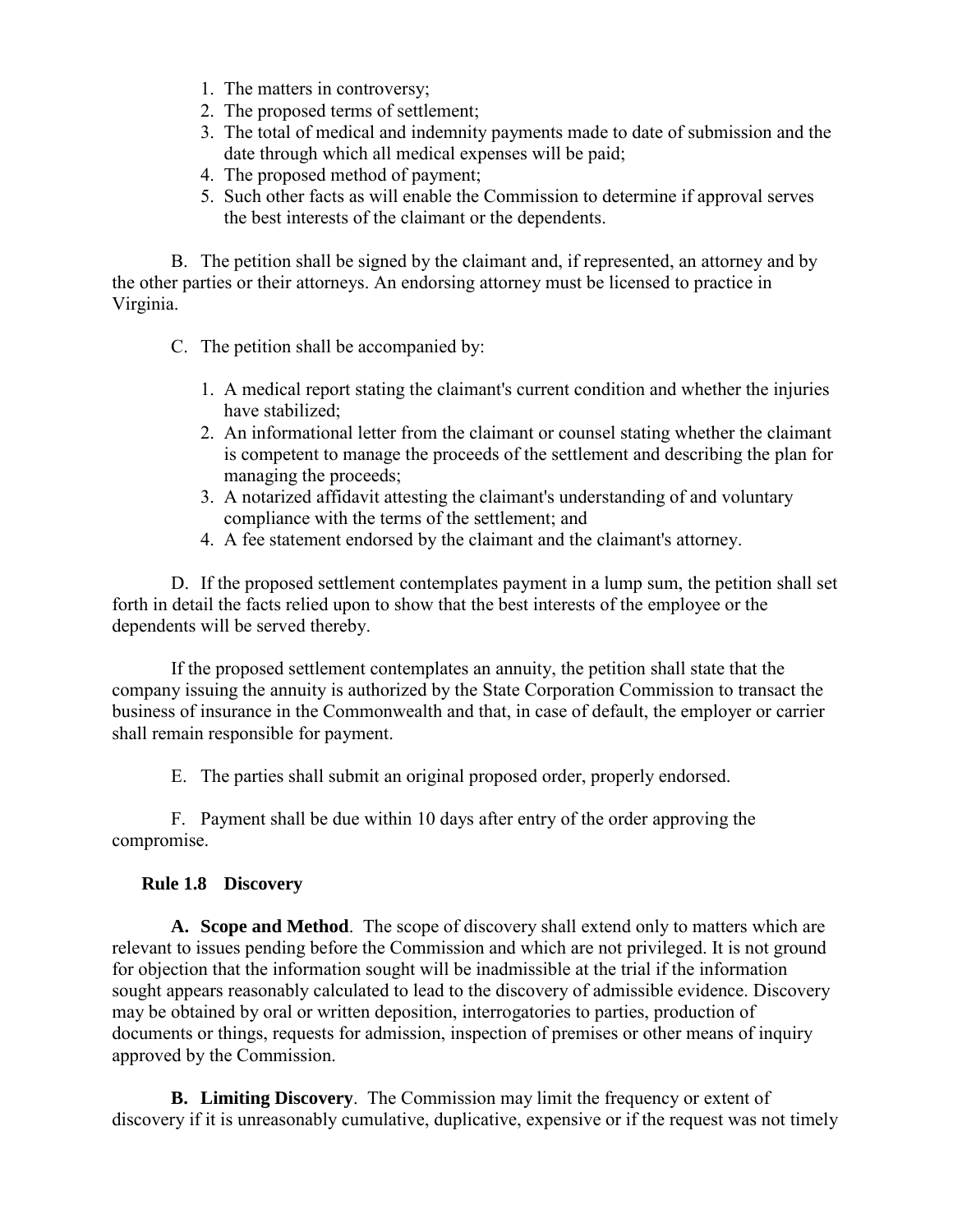made. The Commission will consider the nature and importance of the contested issues, limitations on the parties' resources and whether the information may be obtained more conveniently and economically from another source.

**C. Stipulation to Discovery**. Except as specifically provided by these rules, the parties may by written stipulation agree to other methods of discovery or provide that depositions may be taken before any person, at any time or place, upon any notice and in any manner and when so taken may be used like other depositions.

**D. Supplementation of Responses**. A party who has responded to a request for discovery with a response that was complete when made is under no duty to supplement a response to include information thereafter acquired unless such information materially affects a prior response.

**E. Protective Order**. Upon good cause shown, the Commission may enter an order limiting discovery to protect a party, a witness, or other person from embarrassment, oppression, or undue burden or expense.

**F. Subpoenas**. A party requesting a subpoena for witness or subpoena duces tecum shall prepare the subpoena and submit it to the Commission for insertion of return date and Clerk certification; a check or money order for service fee, payable to the appropriate sheriff's office, shall accompany the request. The Commission shall forward the subpoena and service fee to the designated sheriff's office, unless requested to do otherwise.

Subpoenaed records may be made returnable to the requesting party or, at the direction of the Commission, to the Clerk of the Commission or to a regional office. If subpoenaed records contain medical reports they must be filed with the Commission pursuant to Rule 4.2.

Requests for subpoenas may be filed with the Commission at Richmond or in the regional office assigned to hear the case.

**1. Subpoenas for Witnesses**. Requests should be filed at least 10 days prior to hearing.

**2. Subpoenas Duces Tecum**. Requests should be filed at least 15 days before hearing and the subpoena shall describe with particularity the materiality of the documents or articles to be produced.

All requests for subpoenas duces tecum shall be served on each counsel of record, or the unrepresented party, by delivering or mailing a copy to each on or before the day of filing. Each request shall have appended either acceptance of service or a certificate that copies were served in accordance with the law, showing the date of delivery or mailing.

**G. Depositions**. After a claim or application has been filed, any party may take the testimony of any person, including a party, by deposition upon oral examination or upon written questions.

The attendance of witnesses may be compelled by subpoena. The deposition of a party or physician may be taken without permission of the Commission. Leave of the Commission shall be obtained to take the deposition of any other persons. Depositions shall be taken in accordance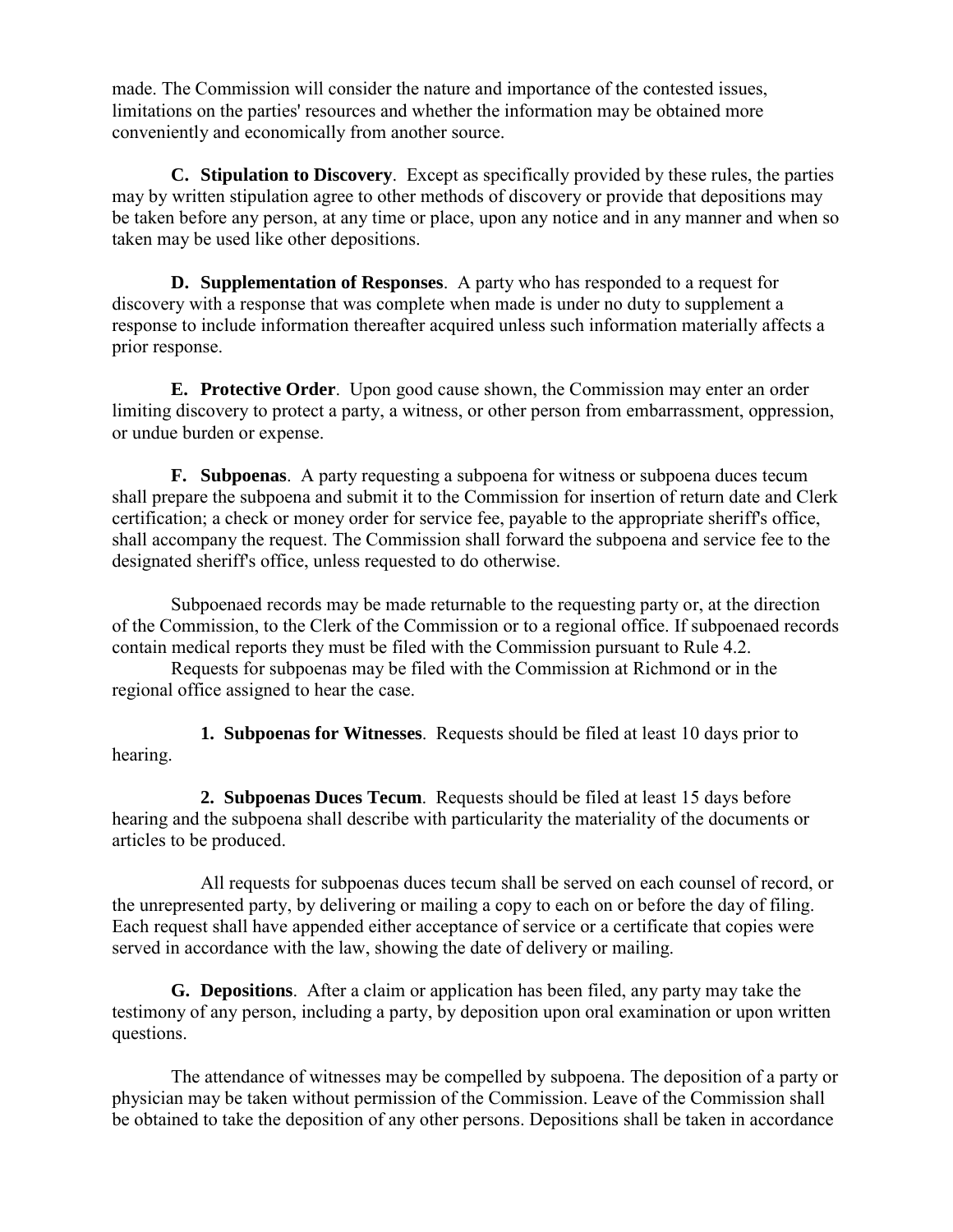with the requirements and limitations of the Rules of the Supreme Court of Virginia governing actions at law unless the parties stipulate to discovery as set forth in Rule 1.8(C), *supra*.

For good cause shown the deposition of an attending panel physician may be ordered to be taken at the expense of the employer if the physician has not prepared and completed an Attending Physician's Report (Form 6) or has not otherwise prepared written reports which are sufficient to answer questions concerning injury, diagnosis, causation, disability and other matters not stipulated and deemed by the Commission to be material to a claim or to a defense. The expenses of such depositions are subject to the approval of the Commission.

Depositions shall be filed with the Commission and be made a part of the record.

**H. Interrogatories to Parties**. After a claim or application has been filed, interrogatories limited to contested issues may be served by one party on another party, more than 21 days before hearing without prior Commission approval.

Answers under oath to each interrogatory are to be filed within 21 days after service. Objections must be included with answers. If there is objection to an interrogatory and the party serving the interrogatory moves the Commission for relief, the hearing officer shall enter an order resolving the issue, after giving the parties an opportunity to state their positions in writing.

No party shall serve upon any other party, at one time or cumulatively, more than 15 interrogatories, including all parts and subparts, without leave of the Commission for good cause shown. Leave shall be timely requested in writing. Relevant interrogatories should be served promptly upon commencement of a contested claim.

It is not necessary to file interrogatories or answers with the Commission unless they are the subject of a motion.

**I. Request for Admission**. After a claim or application has been filed, a party may serve upon any other party a written request for the admission of the truth of any material matter.

Each request must be numbered and set forth separately. Copies of documents shall be served with the request unless they have been furnished or made available for inspection and copying.

An admission under this rule may be used only for providing evidence in the proceeding for which the request was made and shall not have force or effect with respect to any other claim or proceeding. An admission or denial must be offered in evidence to be made part of the record. A party is required to respond within 30 days or be subject to compliance under Rule 1.8(K) or sanctions under Rule 1.12.

**J. Production of Wage Information**. If the average weekly wage is contested, the employer shall timely file a wage chart showing all wages earned by an employee in its employment for the term of employment, not to exceed one year before the date of injury.

If an employee has earned wages in more than one employment, the employee shall have responsibility for filing information concerning wages earned in an employment other than the one in which claim for injury is made.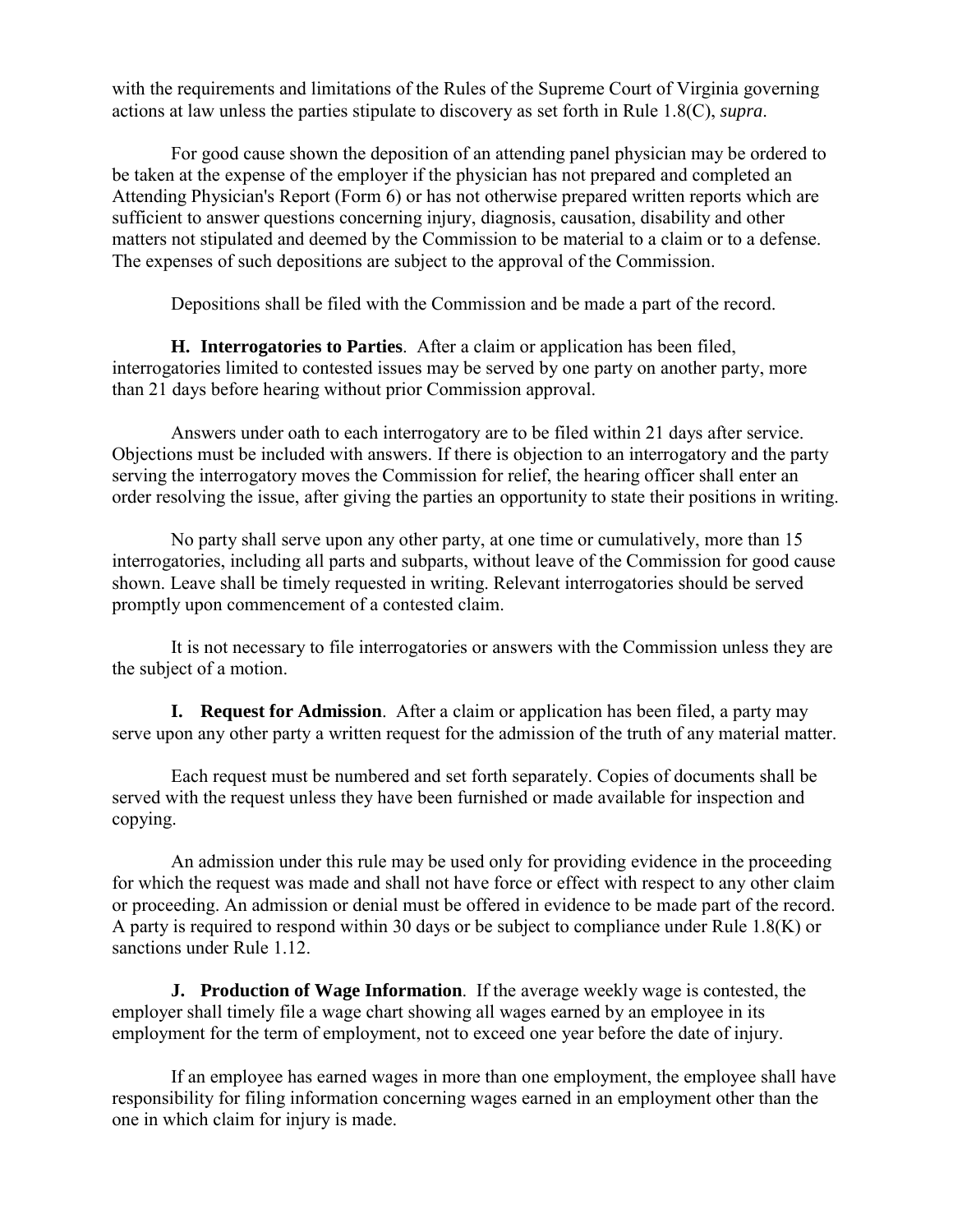**K. Failure to Make Discovery; to Produce Documentary Evidence; to Comply With Request for Admission.** A party, upon reasonable notice to other parties and all persons affected thereby, may request an order compelling discovery as follows:

A timely request in writing in the form of a motion to compel discovery may be made to the Commission or to such regional office of the Commission where an application is assigned to be heard.

Failure of a deponent to appear or to testify; failure of a party on whom interrogatories have been served to answer; failure of a party or other person to respond to a subpoena for production of documents or other materials; or failure to respond to a request for admission shall be the basis for an order addressing a request to compel compliance or for sanctions, or both.

**L. Disposition of Discovery Material**. Any discovery material not admitted in evidence and filed in the Commission may be destroyed by the Clerk of the Commission after one year from entry of a final decision of the Commission or appellate court.

## **Rule 1.9 Informal Dispute Resolution**

At the request of either party, or at the Commission's direction, contested claims and applications for hearing will be evaluated and may be referred for informal dispute resolution. When it appears that a claim may be resolved by informal dispute resolution, the Commission will refer the case to a Commission representative who may schedule the parties for personal appearance or telephone conference. The Commission will attempt to identify disputed issues and to bring about resolution through agreement. Parties need not be represented by counsel. If agreement is reached it shall be reduced to writing and shall be binding.

Examples of limited issues often subject to prompt resolution are:

- A. Average weekly wage;
- B. Closed periods of disability;
- C. Change in treating physician;
- D. Contested medical issues including bills;
- E. Permanent disability ratings;
- F. Return to work;
- G. Failure to report incarceration, change in address or return to work;
- H. Attorney fee disputes.

If there is no agreement between the parties and there is no material fact in dispute, issues may be referred for decision on the record. If it is determined that material issues of fact are in dispute or that oral testimony will be required, the case will be referred to the docket for evidentiary hearing.

# **Rule 1.10 Willful Misconduct**

If the employer intends to rely upon a defense under § 65.2-306 of the Act, it shall give to the employee and file with the Commission no less than 15 days prior to the hearing, a notice of its intent to make such defense together with a statement of the particular act relied upon as showing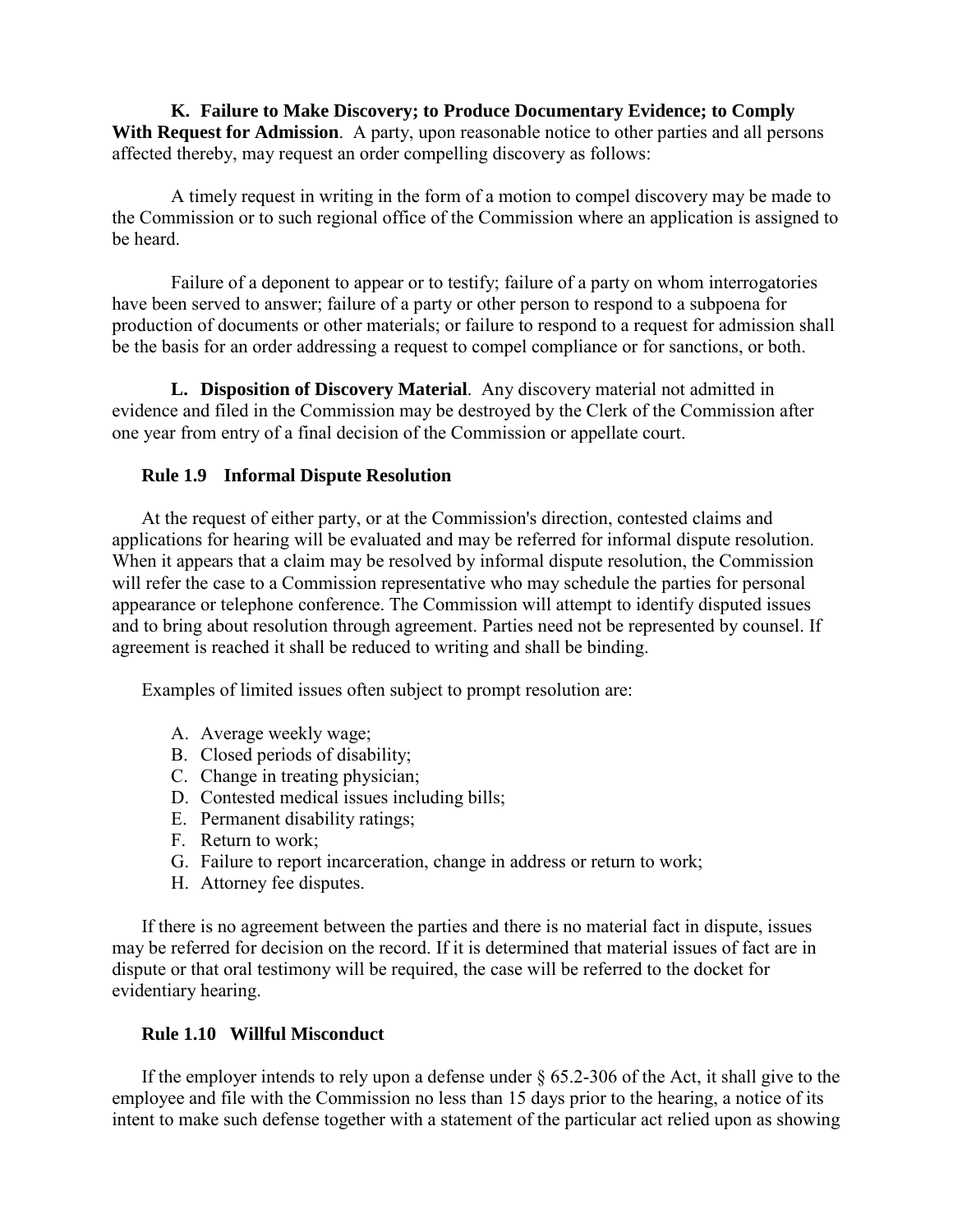willful misconduct.

## **Rule 1.11 Prehearing Statement**

The Commission may require a prehearing statement by the parties as to the particulars of a claim and the grounds of defense.

## **Rule 1.12 Enforcement of the Act and Rules of the Commission; Sanctions**

In addition to the statutory authority of the Commission to levy fines, to assess attorney fees and punish contempt, the Commission may enforce its rules and the provisions of the Workers' Compensation Act upon motion of a party, or upon its own motion, after giving a party or other interested person the opportunity to be heard, by imposition of the following sanctions:

A. Rejection of a pleading including, but not limited to, all or part of a claim and grounds of defense;

- B. Exclusion of evidence from the record;
- C. Dismissal of a claim or application.

# **RULE 2 HEARING PROCEDURES**

At the request of either party, or at the Commission's direction, contested issues not resolved informally through prehearing procedures will be referred for decision on the record or evidentiary hearing.

## **Rule 2.1 Decision on the Record**

When it appears that there is no material fact in dispute as to any contested issue, determination will proceed on the record. After each party has been given the opportunity to file a written statement of the evidence supporting a claim or defense, the Commission shall enter a decision on the record.

**A. Written Statements**. When the Commission determines that decision on the record is appropriate, the parties shall be given 20 days to submit written statements and evidence. Ten additional days shall be given to respond. For good cause shown additional time may be allowed. Copies of all written statements and evidence shall be furnished to the Commission and all parties.

**B.** Review. Request for review of decision on the record shall proceed under § 65.2-705 of the Code of Virginia and Rule 3.

## **Rule 2.2 Evidentiary Hearing**

An evidentiary hearing by the Commission shall be conducted as a judicial proceeding. All witnesses shall testify under oath and a record of the proceeding shall be made. Except for rules which the Commission promulgates, it is not bound by statutory or common law rules of pleading or evidence nor by technical rules of practice.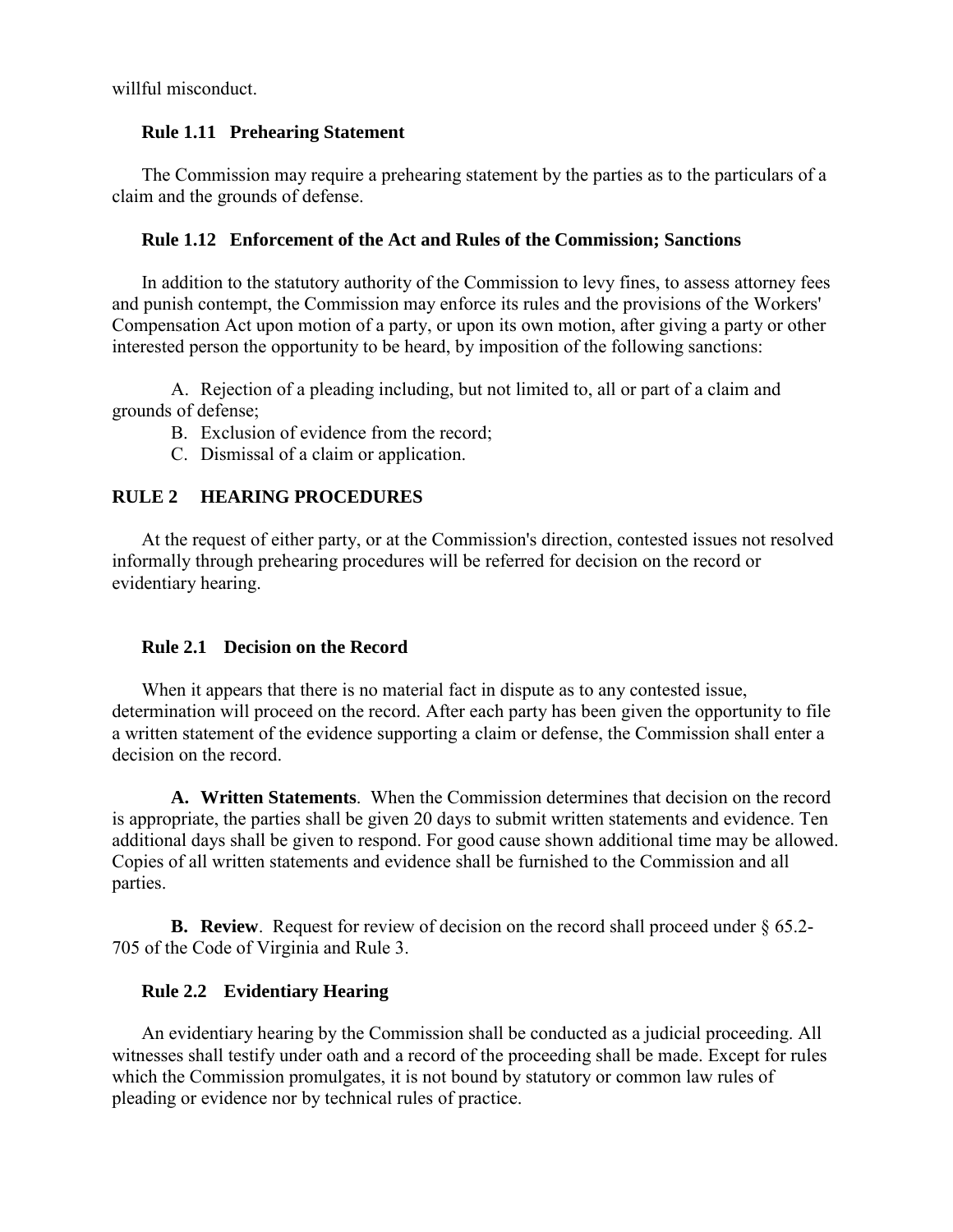The Commission will take evidence at hearing and make inquiry into the questions at issue to determine the substantial rights of the parties, and to this end hearsay evidence may be received. The party having the burden of proof shall have the right to open and close. Each party shall be allowed 20 minutes in which to present evidence unless prior arrangement is made through the Commission to extend hearing time.

**A. Continuances**. The parties should be prepared to present evidence at the time and place scheduled for hearing. A motion to continue will be granted only when it appears that material or irreparable harm may result if not granted.

# **B. Evidence**.

1. Stipulations to agreed facts shall be included in the record. Each exhibit offered shall be marked and identified, and the record shall show whether it was admitted in evidence.

2. Reports and records of physicians and reports of medical care directed by physicians may be admitted in evidence as testimony by physicians or medical care providers. Upon timely motion, any party shall have the right to cross-examine the source of a medical document offered for admission in evidence.

3. The parties shall specifically designate, by author, deponent and date, medical reports, records or depositions to be received in evidence. Those portions of a deposition to be included in the record must be specifically identified by page and line.

4. Medical reports, records or deposition portions designated by the parties or included by the Commission will be admitted into evidence.

# **Rule 2.3 Expedited Hearing**

An employee may request an expedited hearing before the Commission when the employer has submitted an Application for Hearing pursuant to Rule 1.4 and probable cause has been found to suspend benefits pending a hearing on the matter. An employee may also seek expedited determination of any disputed claim arising after the initial compensability of the accident has been determined by the Commission.

- A. Written Request. An employee seeking an expedited hearing must file a written request with the Clerk's office, and a copy of the request shall be sent to the employer. The request must include, by way of description, attachment or enclosure, evidence sufficient to find that, without an expedited proceeding to determine the merits of the dispute, the employee will be caused to suffer severe economic hardship. What constitutes severe economic hardship will be determined by the Commission on a case-by-case basis. A copy of the employee's accepted request will be sent to the employer's counsel of record, the designated third-party administrator and the carrier, along with a Notice of Request For Expedited Hearing.
- B. Loss of Income. When the employee alleges that he/she is not receiving compensation benefits, and is unemployed, unable to work, or only partially employed because of an injury compensable under the Act, the employee must establish that failure to grant an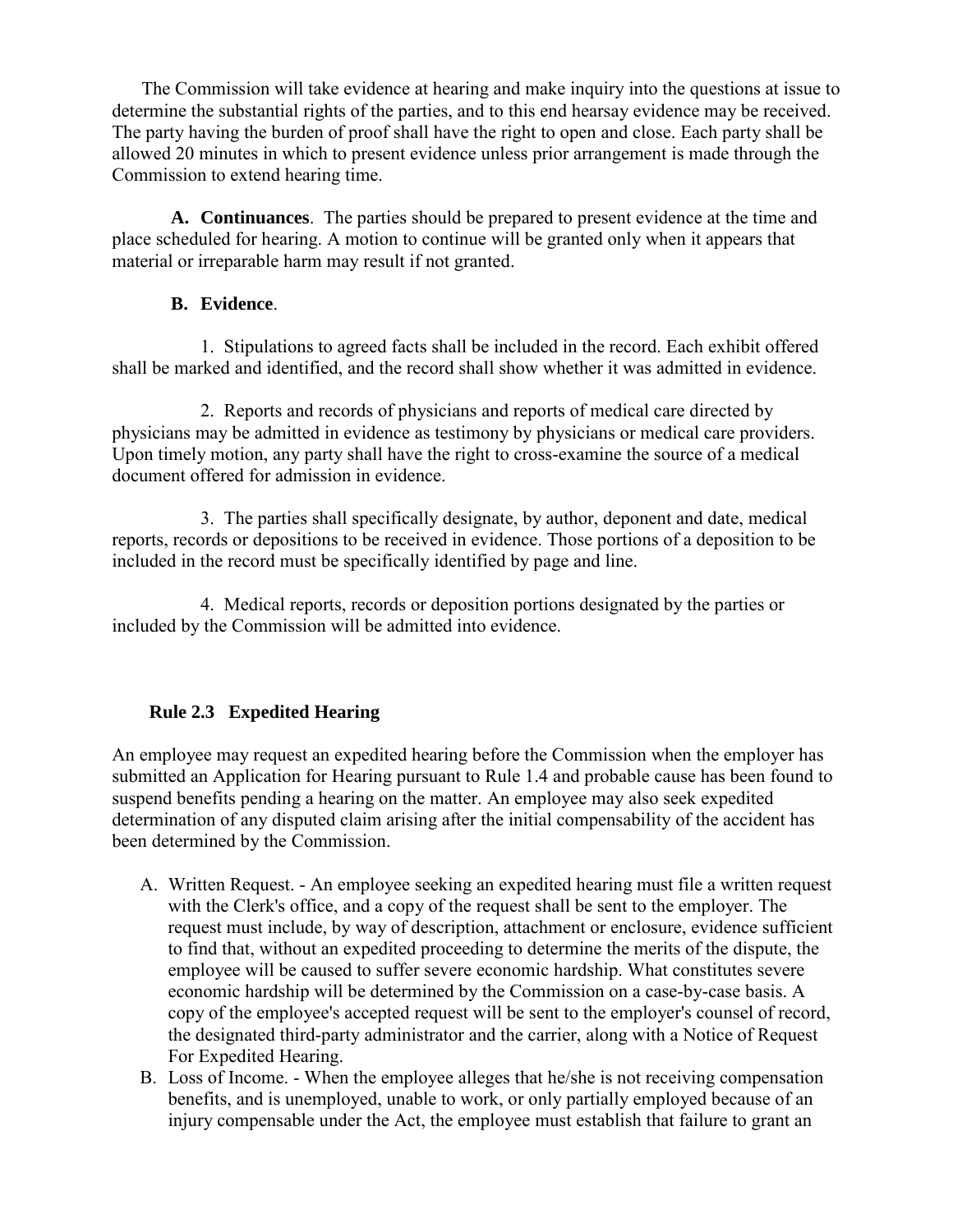expedited hearing will result in severe, immediate economic hardship. In this regard, the Commission will consider, but is not limited in considering the following evidence:

- 1. Whether, and to what extent, the employee is presently employed, and what other sources of income are available to support the employee;
- 2. Whether the employee has dependents for whom the employee's wages, salary and/or other income were the sole or primary source of financial support;
- 3. Whether the employee has received notices of imminent or threatened foreclosure or eviction actions, or the employee is in a state of homelessness;
- 4. Whether the employee has received notices of imminent repossession of personal vehicles necessary for employment or medical treatment visits;
- 5. Whether the employee's financial difficulties were caused by the termination of workers' compensation benefits by prior adjudication, caused by other circumstances, or both; and
- 6. Any other evidence demonstrating that the employee's immediate ability to provide food, clothing and shelter will be threatened by failure to grant an expedited hearing.
- C. Medical Expenses. When the employee seeks an expedited hearing, asserting that authorization of, or payment for recommended medical treatment has been denied by the employer or insurer, the employee must establish that failure to grant an expedited hearing will result in severe economic hardship. In this regard, the Commission will consider, but is not limited in considering the following evidence:

1. The general nature of the employee's injuries;

2. Whether, if authorization is being sought for recommended treatment not already obtained, the employee's physician has stated that the procedure must be performed on an emergent basis, and failure to do so will threaten the employee's life or result in immediate and severe deterioration of the employee's physical or mental condition;

3. Whether, if payment or reimbursement for medical expenses already incurred is being sought, reasonable and necessary ongoing medical treatment will be withheld for failure to pay for prior medical treatment, and that the withholding of such treatment will threaten the employee's life or result in immediate and severe deterioration of the employee's physical or mental condition;

4. The cost of the medical treatment in dispute, and the employee's ability to pay for it; and

5. Any other evidence demonstrating that failure to grant an expedited hearing on this issue will result in severe economic hardship.

D. Employer Response. - Upon issuance of the Commission's Notice of Request for Expedited Hearing, the employer shall have fourteen (14) days to investigate the basis for the employee's expedited hearing request. Prior to, or at the expiration of the fourteenth day, the employer shall file with the Commission, by hand-delivery, electronic filing or certified mail, a written statement indicating whether the employer will or will not agree to the employee's request for expedited hearing. If the employer will not agree to proceed on an expedited basis, it must state, with specificity, the basis for its inability to proceed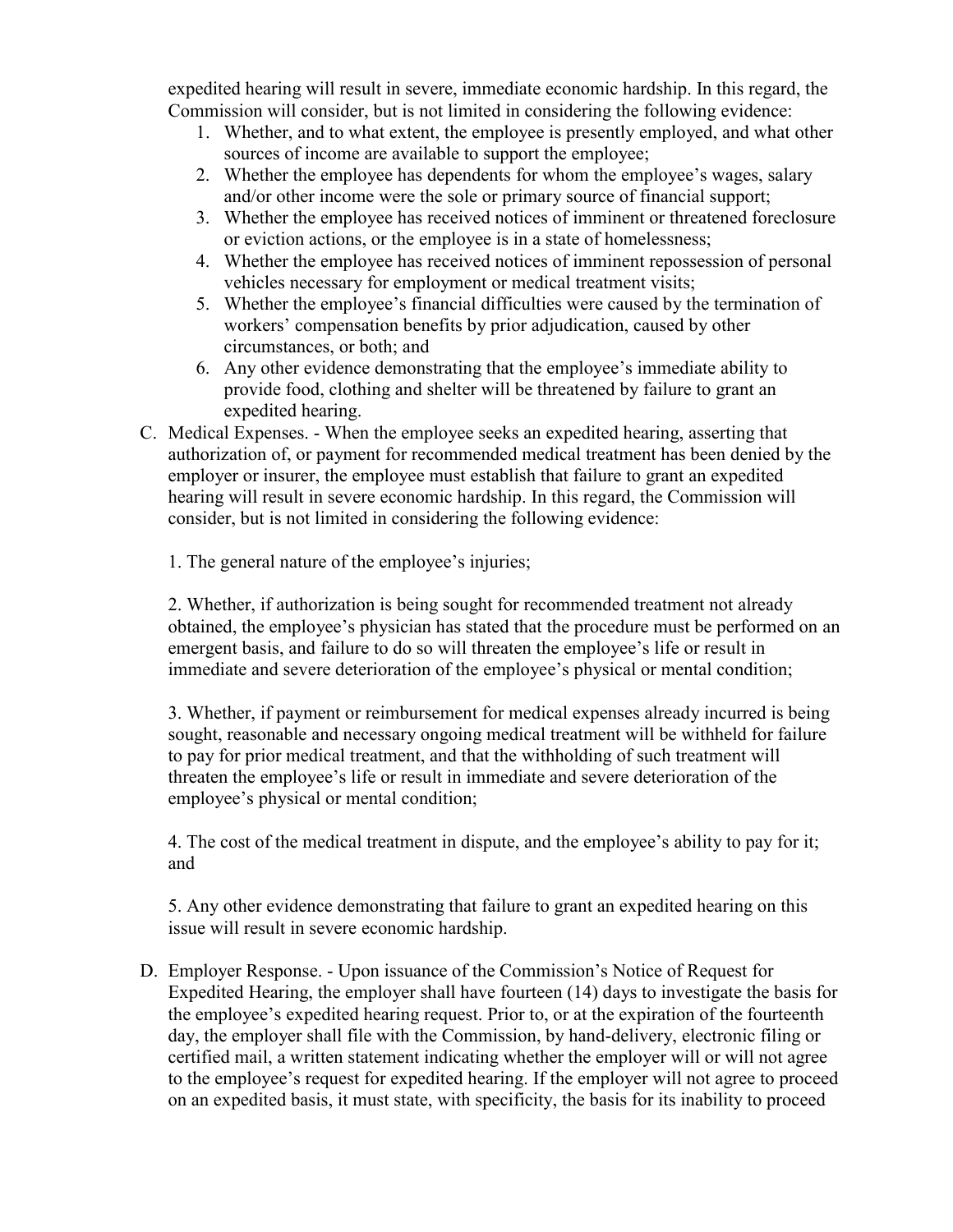pursuant to an expedited hearing schedule. Filing shall be effective upon receipt by the Commission or its agent, or by placing the statement in certified mail.

- E. Informal Conference Once the Commission has received the employer's response statement, or fourteen (14) days pass without a filed response from the employer, the Commission shall schedule, as expeditiously as possible, an informal conference with the parties, whether in person, by teleconference or by other electronic transmission. With regard to expedited claims for payment of medical expenses pursuant to Rule 2.2 (D), no informal conference will be scheduled until the employee submits medical evidence to the employer and the Commission supporting both the underlying claim and the necessity of expedited proceedings. During the informal conference, the Commission will discuss issues relevant to the grant or denial of an expedited hearing including, but not limited to, discovery between the parties, the timing and scheduling of depositions and the parties' ability to secure other relevant evidence in an expedited manner. The Commission will discuss the issues raised by the claim, and try to limit the scope of any matter ultimately referred to the expedited hearing docket by facilitating agreements between the parties. The Commission will confer with the parties about scheduling a hearing date at the informal conference, or by teleconference after the informal conference.
- F. Grant or Denial of Expedited Hearing. During the informal conference, or within seven (7) days of its completion, the Commission will determine whether the claim underlying the request for expedited hearing is appropriate for the expedited hearing docket. If the request for an expedited hearing is granted, the Commission will advise the parties of this decision during the informal conference, or in writing within seven (7) days. If the Commission determines that the matter is not appropriate for the expedited docket, the parties will be advised of the Commission's determination, and the matter will be referred for regular processing.
- G. Scheduling and Continuances. The matter will be set for a hearing no less than ten (10) days, and no more than twenty-eight (28) days after the expedited hearing was granted. Ordinarily, once the matter is set down for an expedited hearing, neither party will be granted a continuance. A continuance will be granted only for good cause shown, involving exceptional circumstances beyond the control of the party, or the party's attorney. Any claim pending on the expedited docket that is continued or non-suited at the request of the employee will be removed from the expedited docket, and shall not be reinstated for expedited proceedings.
- H. Closing the Record. The record shall close at the end of the expedited hearing unless, for good cause shown, one or both parties are unable to present necessary medical or factual evidence.
- I. Decision. The Deputy Commissioner hearing the case will issue an opinion within fourteen (14) days after the record closes in an expedited hearing proceeding.
- J. Expedited Review. Either party may seek an expedited Review of the decision to grant or deny an expedited hearing. Parties seeking expedited Review must file a written request within seven (7) days of the date of the decision to grant or deny an expedited hearing. The written request must include a statement explaining the grounds for review, and must enclose all information the party believes is necessary for consideration of the request. A copy of the Request for Expedited Review shall be furnished to the opposing party. The Commission shall provide Notice of the request for expedited review within three (3) days of its receipt. The opposing party shall have seven (7) days from the date of the Commission's Notice to file a written statement addressing the merits of the review request, and enclosing all information it believes is necessary for consideration on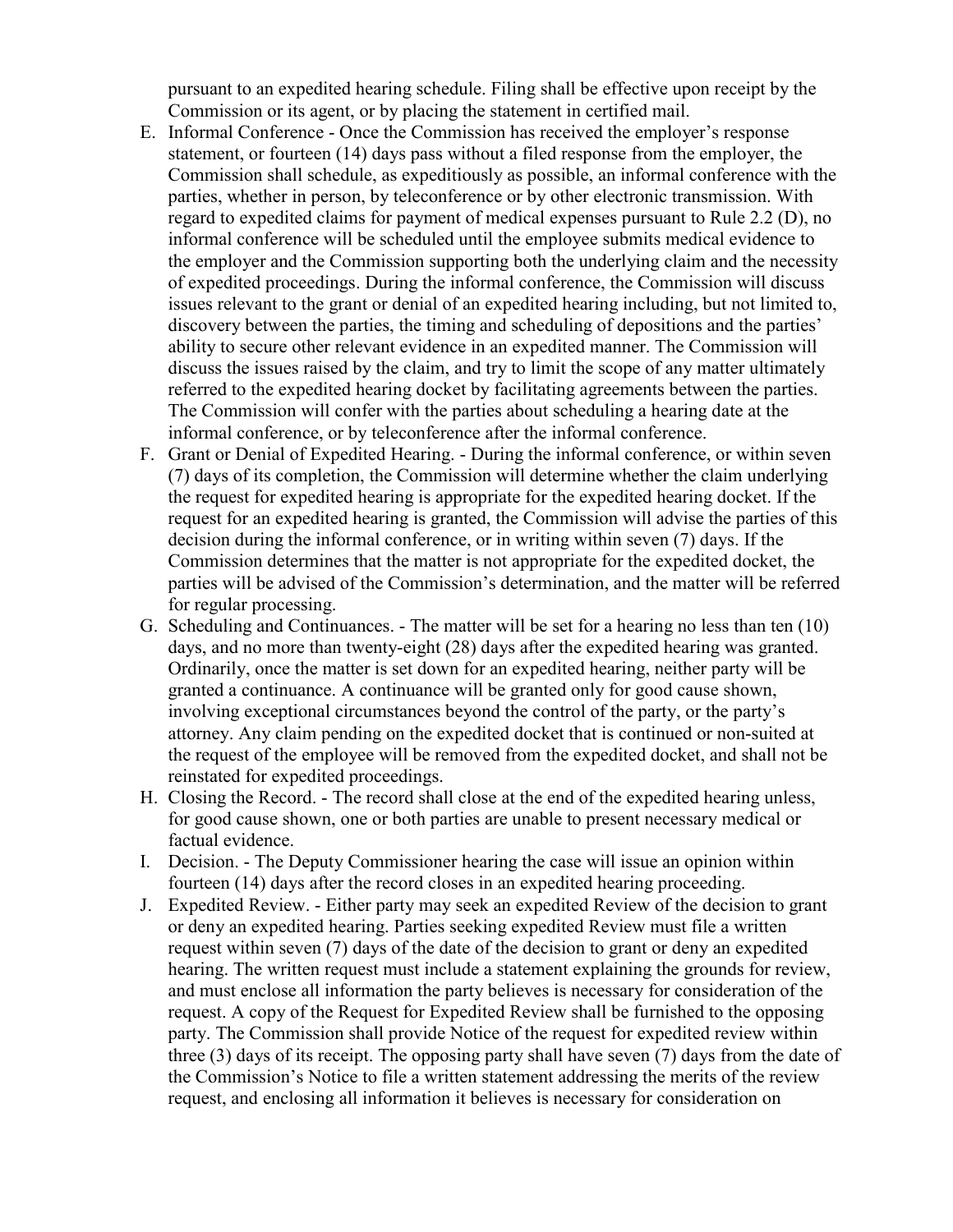review. The Commission shall review the decision to grant or deny an expedited hearing, and will issue a decision by Order within seven (7) days.

K. Review After Expedited Hearing. - Review of a Deputy Commissioner's decision following an expedited hearing shall proceed according to the provisions of Rule 3.1 and § 65.2-705 of the Code of Virginia.

## **RULE 3 POSTHEARING PROCEDURES**

## **Rule 3.1 Request for Review**

A request for review of a decision, order or award of the Commission shall be filed by a party in writing with the Clerk of the Commission within thirty (30) days of the date of such decision, order or award.

A request for review should assign as error specific findings of fact and conclusions of law. Failure of a party to assign any specific error in its request for review may be deemed by the Commission to be a waiver of the party's right to consideration of that error. The Commission may, however, on its own motion, address any error and correct any decision on review if such action is considered to be necessary for just determination of the issues.

A copy of the request for review shall be furnished to the opposing party. Upon request to the Clerk, a party may obtain a copy of the hearing transcript subject to an appropriate charge.

## **Rule 3.2 Written Statements**

The Commission will advise the parties of the schedule for filing brief written statements supporting their respective positions. The statements shall address all errors assigned, with particular reference to those portions of the record which support a party's position. No schedules for written statements shall be issued in connection with interlocutory appeals, appeals of award orders issued pursuant to agreements or appeals of decisions accepting or rejecting a change in condition claim or application. However, where a decision accepting or rejecting a change in condition claim or application has been appealed, the non-appealing party shall have ten days from the date the Request for Review was filed to provide a written response.

#### **Rule 3.3 Additional Testimony**

No new evidence may be introduced by a party at the time of review except upon agreement of the parties. A petition to reopen or receive after-discovered evidence may be considered only upon request for review.

A petition to reopen the record for additional evidence will be favorably acted upon by the full Commission only when it appears to the Commission that such course is absolutely necessary and advisable and also when the party requesting the same is able to conform to the rules prevailing in the courts of this State for the introduction of after-discovered evidence.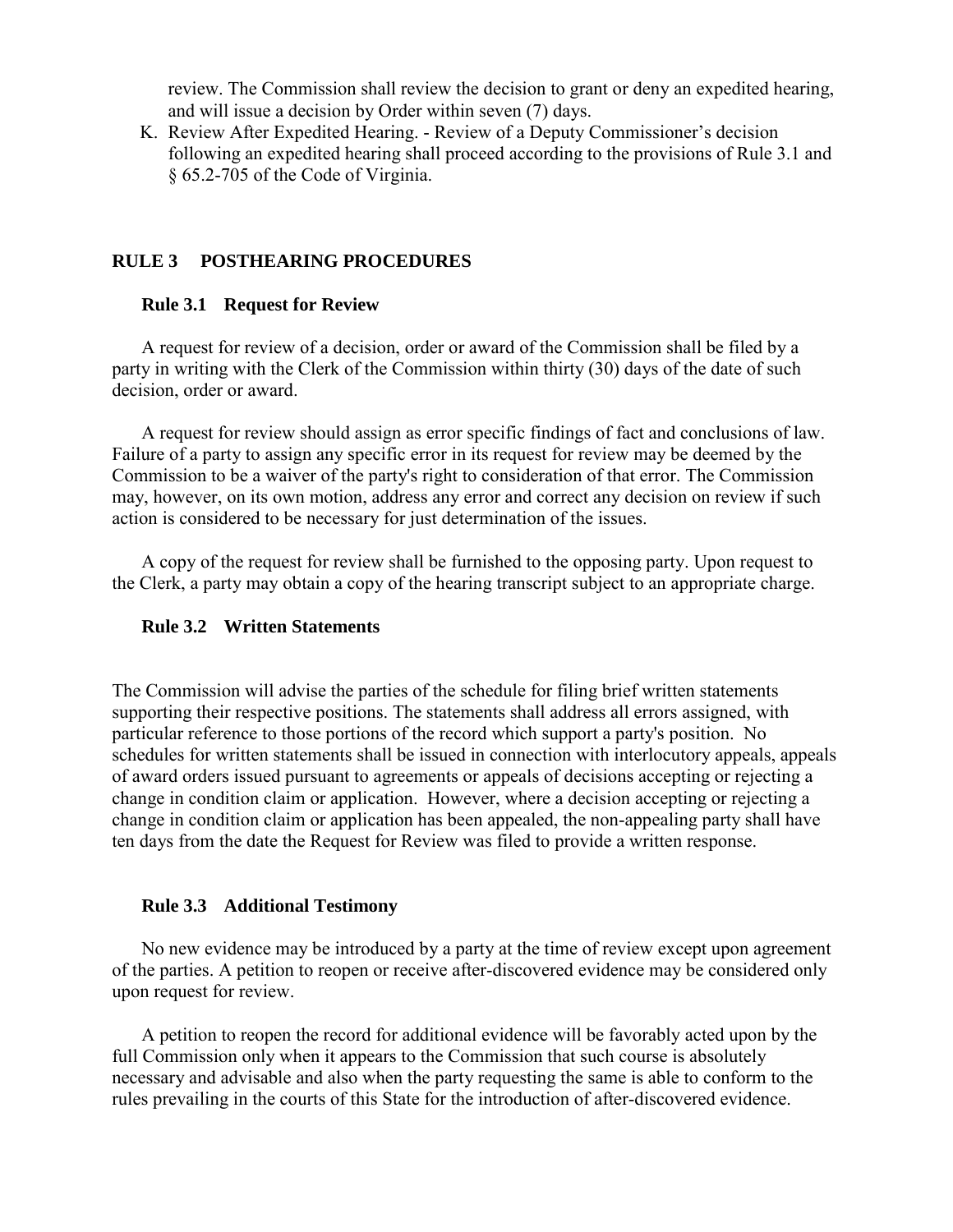## **Rule 3.4 Oral Argument**

A party may request oral argument at the time of application for review. Otherwise, the review shall proceed on the record.

If oral argument is requested and the Commission considers it necessary or of probable benefit to the parties or to the Commission in adjudicating the issues, the parties will be scheduled to present oral argument.

Any party may request the Commission to schedule argument by telephone conference by giving notice to the Clerk of the Commission and to opposing counsel at least five days before the scheduled date for argument.

Each side will be limited to no more than 15 minutes for presentation of oral argument.

If oral argument is requested and the requesting party fails to appear in person or by scheduled telephone conference, the Commission may impose sanctions in the absence of good cause shown.

# **RULE 4 FILING DOCUMENTS**

# **Rule 4.1 Agreements**

All agreements as to payment of compensation shall be reduced to writing by the employer and promptly filed with the Commission. If the claim is denied the employer shall notify the employee and the Commission promptly in writing.

# **Rule 4.2 Medical Reports**

Each party shall promptly provide the other parties with copies of any medical records they receive as they receive them. Unless otherwise directed by the Commission or these Rules, the parties shall not file medical records with the Commission until a hearing request is filed. The requesting party shall promptly file medical records supporting the request, if applicable. After a hearing request has been filed, the parties shall file with the Commission only medical records that are related to the hearing request. These records shall be filed upon receipt by the party filing them, and are required reports subject to the provisions of 65.2-902. A party is not required to file copies of medical records that another party has already filed.

A medical care provider attending an injured employee shall, upon request from an employer or an employee, furnish a copy of required reports, at no cost except for a nominal copying charge.

A medical care provider is entitled to a reasonable fee for preparation of a narrative report written in response to a request from a party if the report requires significant professional research or preparation.

# **RULE 5 COST OF MEDICAL SERVICES**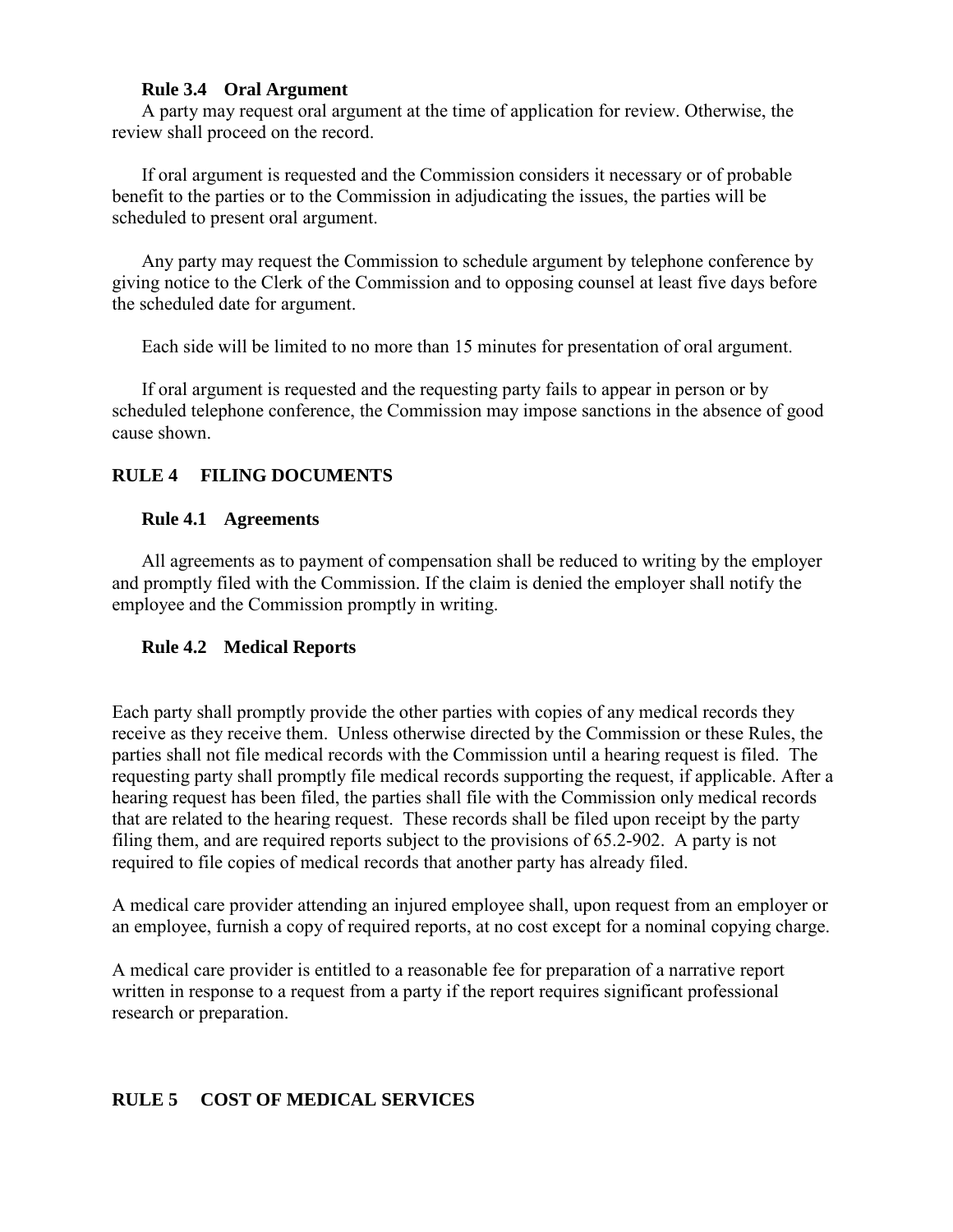A claimant under an award shall not be liable for the cost of medical services payable under the Act.

# **RULE 6 AWARD OF ATTORNEY'S FEES UNDER § 65.2-714 OF THE CODE OF VIRGINIA**

## **Rule 6.1 Agreement Between Parties as to a Fee**

An attorney's fee shall be awarded from sums recovered for the benefit of a third-party insurance carrier or a health care provider pursuant to § 65.2-714 of the Code of Virginia, if agreement is reached and an order, endorsed by counsel and the carrier or provider, identifying the amount of medical charges recovered and the agreed fee, is submitted to the Commission.

## **Rule 6.2 Parties Fail to Agree on a Fee**

A. An attorney's fee shall be awarded from sums recovered for the benefit of a thirdparty insurance carrier or a health care provider pursuant to  $\S 65.2$ -714 of the Code of Virginia, if the parties cannot agree, upon filing of a statement including the name and address of each carrier or provider from whom the fee is requested, the amount of the medical charge recovered for each carrier or provider and the amount of the fee requested, and certification that:

- 1. The claim was contested or that the defense was abandoned;
- 2. Prior to the filing of a request with the Commission the attorney and carrier or provider made a reasonable good faith effort to resolve the matter;
- 3. The insurance carrier or health care provider was given reasonable notice that a motion for an award of such fee would be made;
- 4. A copy of the motion has been sent to each carrier and health care provider identified.

B. If the request is referred to the evidentiary hearing docket, counsel must provide notice of the hearing to each carrier or provider. The notice must state the amount of the medical charge recovered for the carrier or provider, the amount of the attorney's fee requested and the time and place of the hearing.

# **RULE 7 EMPLOYER RESPONSIBILITIES**

## **Rule 7.1 Proof of Insurance Coverage**

Every employer subject to the Act shall file with the Commission proof of compliance with the insurance provisions (§§ 65.2-800 and 65.2-801) of the Act. A notice from the insurer (Form No. 45F) certifying this fact will be received as acceptable proof.

## **Rule 7.2 Posting Notices**

Every employer subject to the Act shall post and keep posted, conspicuously, in the plant, shop or place of business at a location frequented by employees, notice of compliance with the provisions of the Act. Such notice shall follow substantially the form prescribed by the Commission. The Commission will supply employers with printed notices upon request. Failure by an employer to give such notice to an employee may constitute waiver of the notice defense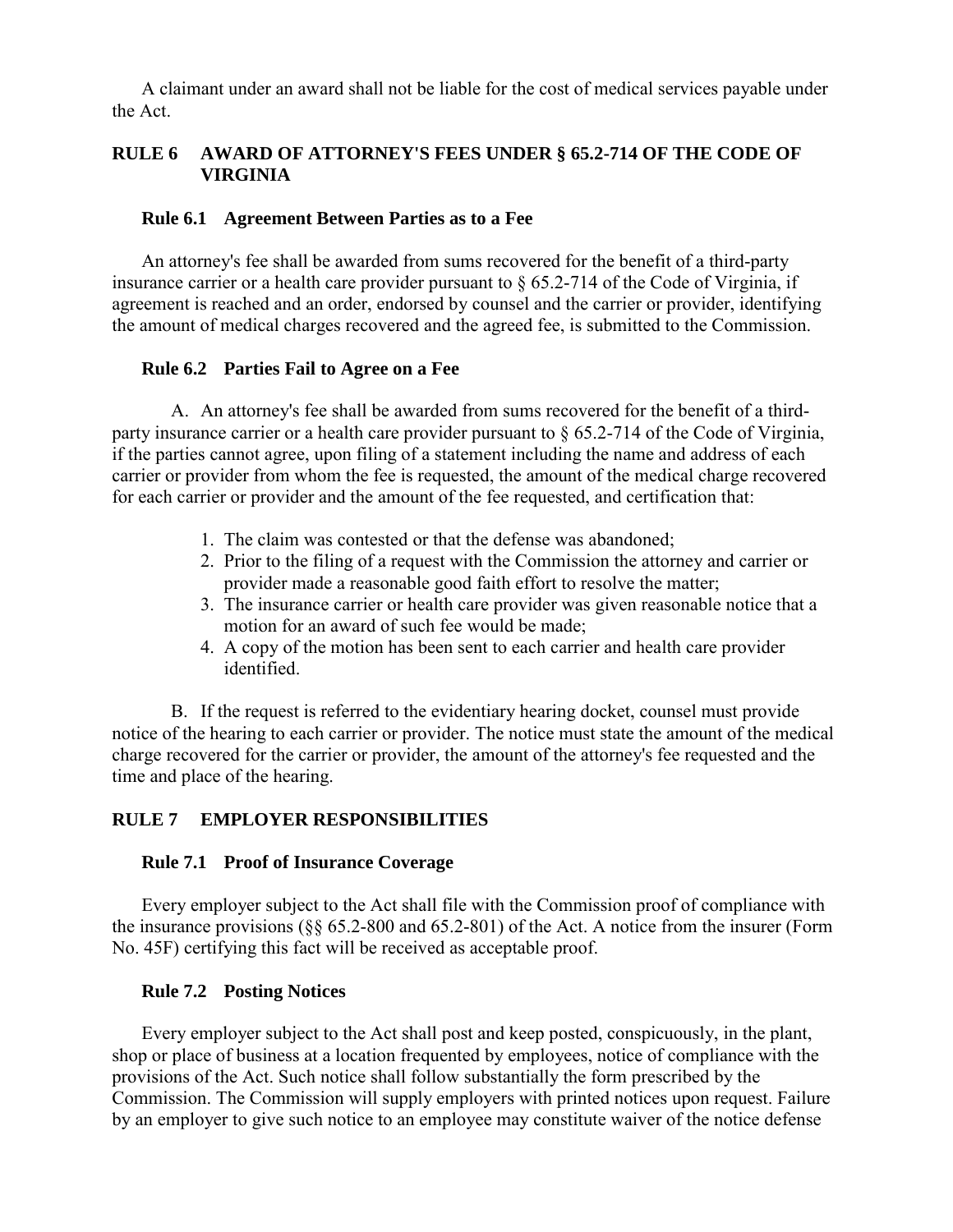pursuant to § 65.2-600 of the Code of Virginia.

### **RULE 8 SELF-INSURANCE**

#### **Rule 8.1 The Commonwealth of Virginia, Its Municipalities and Political Subdivisions**

Permission for self-insurance will be granted by the Commission to the Commonwealth and its political subdivisions and to Virginia municipalities upon application for certification, without submission of proof of financial ability and without deposit of bond or other security. However, the premium tax provided for in  $\S$  65.2-1006 of the Act shall be paid.

#### **Rule 8.2 Confidentiality of Self-Insurer Information**

No record of any information concerning the solvency and financial ability of any employer acquired by a Commissioner or his agent by virtue of his powers under the Act shall be subject to inspection; nor shall any information in any way acquired for such purposes by virtue of such powers be divulged by a Commissioner or his agent, unless by order of the court, so long as said employer shall continue solvent and the compensation legally due from him, in accordance with provisions of the Act, shall continue to be paid.

### **RULE 9 PAYMENT OF COMPENSATION**

#### **Rule 9.1 Waiting Period**

If the employee is not paid wages for the entire day on which the injury occurred, the sevenday waiting period prescribed by the Act shall include the day of injury regardless of the hour of the injury.

All days or parts of days when the injured employee is unable to earn a full day's wages, or is not paid a full day's wages, due to injury, shall be counted in computing the waiting period even though the days may not be consecutive.

#### **Rule 9.2 Direct Payment**

All compensation due an injured employee or compensation awarded on account of death under the Act must be paid directly to the beneficiary in accordance with the award. This ruling applies whether or not the employee is represented.

Compensation awarded shall be paid promptly and in strict accordance with the award issued by the Commission. When an award provides for an attorney fee, the employer shall pay the fee directly to the attorney unless there is alternative provision in the award.

## **RULE 10 X-RAY EVIDENCE FOR COAL WORKERS' PNEUMOCONIOSIS CLAIMS**

#### **Rule 10.1 Limitation on X-ray Submissions**

In any claim for first, second, or third stage pneumoconiosis under § 65.2-504 of the Code of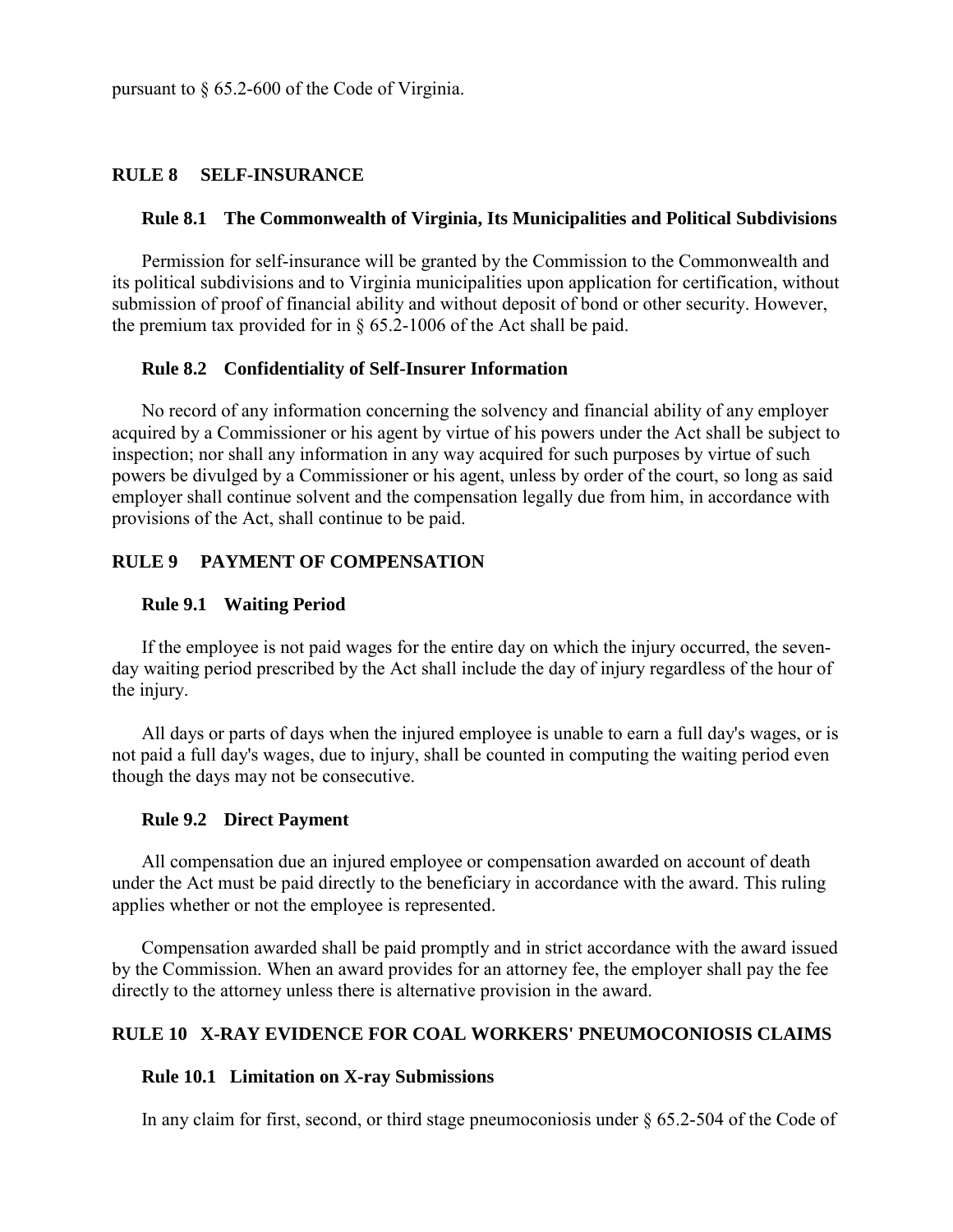Virginia, the employer and the employee each shall be limited to submission of not more than three medical interpretations (readings) of x-ray evidence without regard to the number of x-rays. For good cause shown, additional interpretations may be received as evidence if deemed necessary by the Commission.

# **Rule 10.2 Reading by Pulmonary Committee**

Any party to a contested claim, or the parties upon agreement, may submit the x-ray evidence to the Commission for interpretation by the Pulmonary Committee. If a party agrees to accept the x-ray reading of the Pulmonary Committee as the binding classification, the costs of evaluation shall be borne by the Commission.

# **Rule 10.3 Appointment of Pulmonary Committee**

The Commission shall appoint a Pulmonary Committee to be composed of at least three qualified physicians certified as B readers under standards promulgated by the International Labour Organization  $(II, O)$ .<sup>1</sup>

# **RULE 11 PNEUMOCONIOSIS TABLE**

A table for conversion of medically-classified categories of pneumoconiosis (under ILO standards) into stages of pneumoconiosis shall be promulgated by the Commission and information from the table shall be the basis for determining the amount of compensation due, if any, under § 65.2-504 of the Code of Virginia for coal workers' pneumoconiosis and under § 65.2-503 of the Code of Virginia for other pneumoconioses.

# **TABLE**

<sup>&</sup>lt;sup>1</sup> The General Assembly amended section § 65.2-504 of the Virginia Code, effective July 1, 2000, to add subsection (E), which provides that "All members of any panel or committee required to interpret or classify a chest roentgenogram for the purposes of diagnosing a coal worker's pneumoconiosis shall be B-readers approved by the National Institute for Occupational Safety and Health"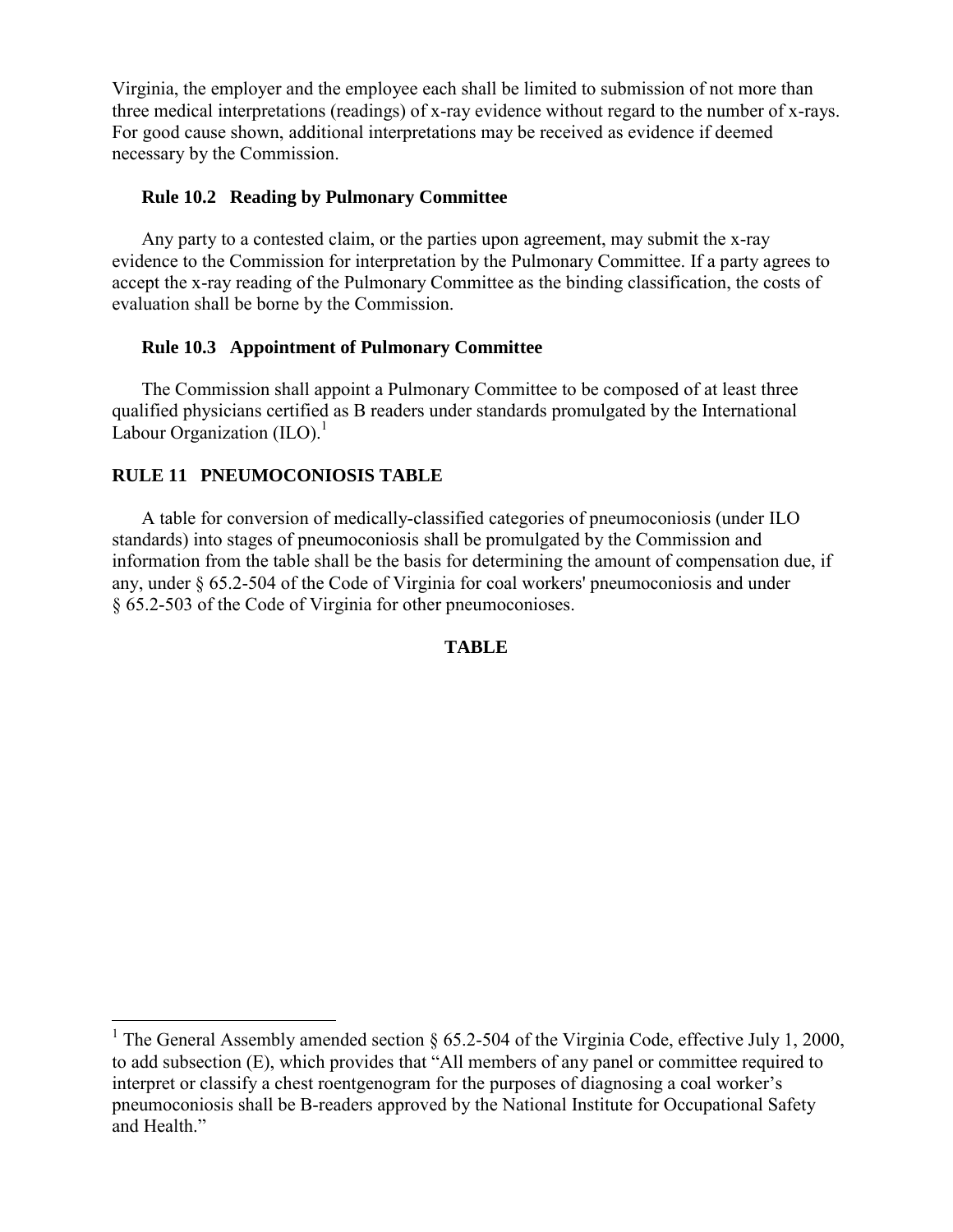Medical interpretations of radiographic evidence, for the purpose of conversion to stages under this table, shall be based upon the ILO 1980 International Classification of Radiographs of the Pneumoconioses.

| <b>First Stage:</b>  | Category | 1 and 2 $p,s$      |
|----------------------|----------|--------------------|
|                      | "        |                    |
| <b>Second Stage:</b> | Category | 3 p,s              |
|                      | 11       | 2 and 3 $q,t$      |
|                      | "        | $1, 2$ and $3$ r,u |
| <b>Third Stage:</b>  | Category | $A$ , $B$ and $C$  |

## **RULE 12 HEARING LOSS TABLE**

A table for determining compensable percentage of hearing loss shall be promulgated by the Commission.

All determinations are to be made (i) without the use of a hearing aid; and (ii) with a puretone audiometer by air conduction alone.

Hearing loss in decibels is to be recorded at 500, 1,000, 2,000 and 3,000 cycles per second. The audiometer must be calibrated to the ANSI 1969 standard.

The average decibel loss is to be translated into percentage of compensable hearing loss of each ear according to the following table:

| Average | Percent of          | Average | Percent of          |
|---------|---------------------|---------|---------------------|
| Decibel | Compensable         | Decibel | Compensable         |
| Loss    | <b>Hearing Loss</b> | Loss    | <b>Hearing Loss</b> |
| 27      | 0.8                 | 60      | 55.0                |
| 28      | 2.2                 | 61      | 56.7                |
| 29      | 3.6                 | 62      | 58.3                |
| 30      | 5.0                 | 63      | 60.0                |
| 31      | 6.7                 | 64      | 61.7                |
| 32      | 8.3                 | 65      | 63.3                |
| 33      | 10.0                | 66      | 65.0                |
| 34      | 11.7                | 67      | 66.7                |
| 35      | 13.3                | 68      | 68.3                |
| 36      | 15.0                | 69      | 70.0                |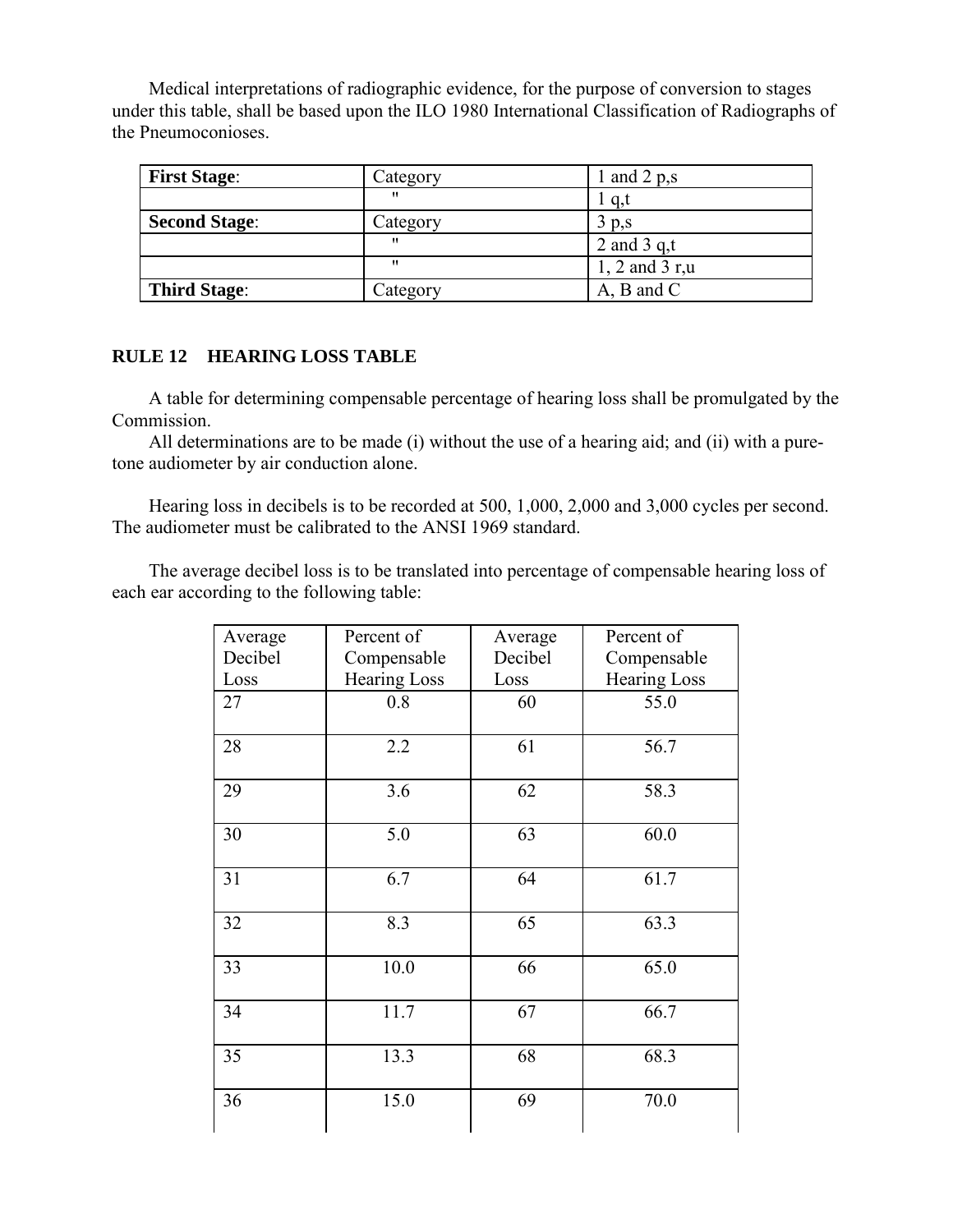| Average         | Percent of          | Average         | Percent of   |
|-----------------|---------------------|-----------------|--------------|
| Decibel         | Compensable         | Decibel         | Compensable  |
| Loss            | <b>Hearing Loss</b> | Loss            | Hearing Loss |
| 37              | 16.7                | 70              | 71.7         |
| 38              | 18.3                | 71              | 73.3         |
| 39              | 20.0                | $72\,$          | 75.0         |
| 40              | 21.7                | 73              | 76.4         |
| 41              | 23.3                | 74              | 77.8         |
| 42              | 25.0                | 75              | 79.2         |
| 43              | 26.7                | 76              | 80.6         |
| $\overline{44}$ | 28.3                | $\overline{77}$ | 82.0         |
| 45              | 30.0                | 78              | 83.4         |
| 46              | 31.7                | 79              | 84.8         |
| 47              | 33.3                | 80              | 86.2         |
| 48              | 35.0                | 81              | 87.6         |
| 49              | 36.7                | 82              | 89.0         |
| $\overline{50}$ | 38.3                | 83              | 90.4         |
| 51              | 40.0                | 84              | 91.8         |
| $\overline{52}$ | 41.7                | 85              | 93.2         |
| 53              | 43.3                | 86              | 94.6         |
| 54              | 45.0                | 87              | 96.0         |
| 55              | 46.7                | 88              | 97.4         |
| 56              | 48.3                | 89              | 98.8         |
| 57              | 50.0                | 90              |              |
| 58              | 51.7                | and             |              |
| 59              | 53.3                | over            | $100\,$      |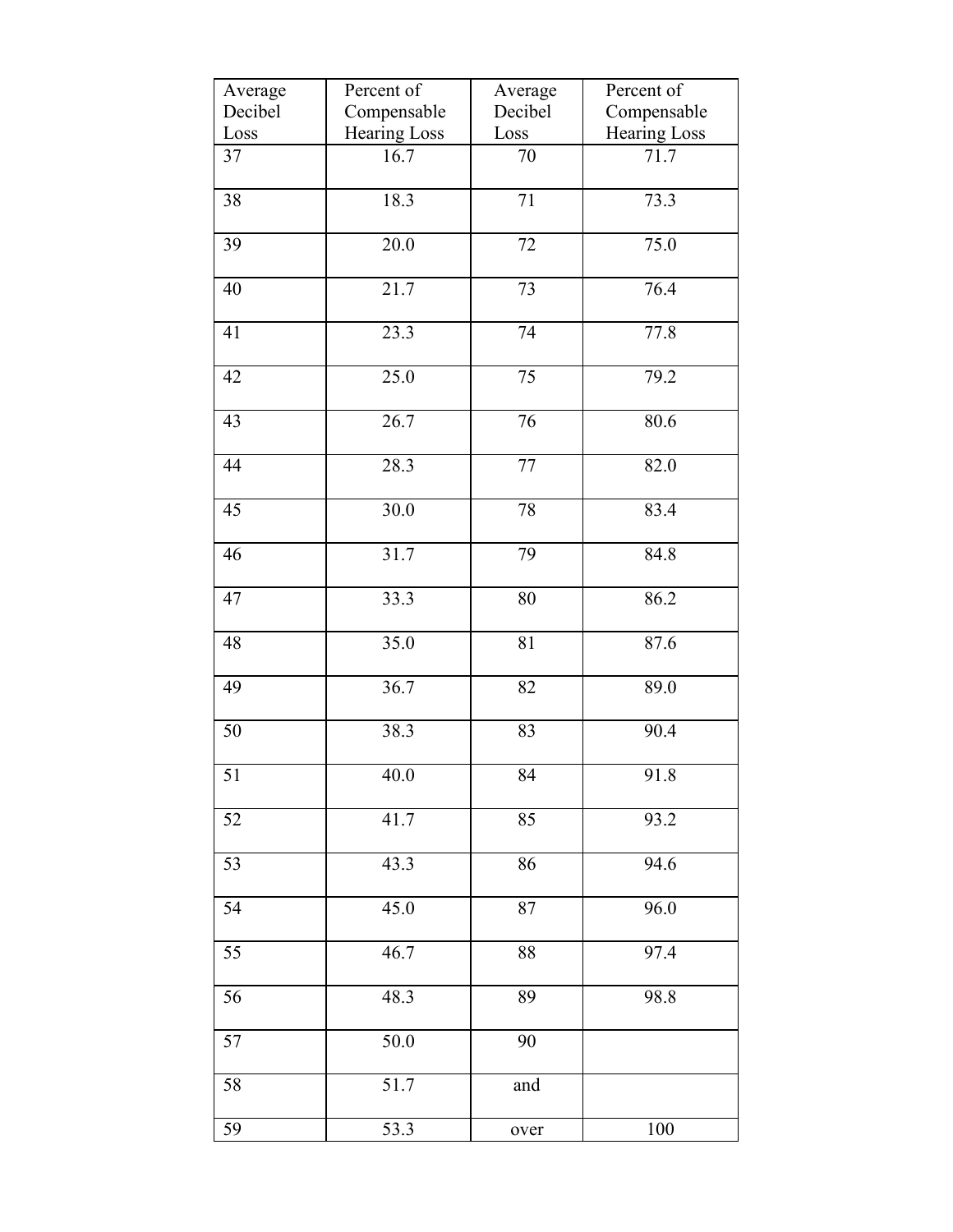| Average | Percent of          | Average | Percent of          |
|---------|---------------------|---------|---------------------|
| Decibel | Compensable         | Decibel | Compensable         |
| Loss    | <b>Hearing Loss</b> | Loss    | <b>Hearing Loss</b> |
|         |                     |         |                     |

No allowance for presbycusis is to be made.

# **RULE 13. TABLE OF PERCENTAGE OF LOSS OF VISUAL ACUITY**

# Snellen's Chart Readings Percentage of Loss of Visual Acuity  $20/20$  0 20/25 5 20/30 10 20/40 20 20/50 25 20/60 332 20/70 40 20/80 50 20/90 622 20/100 75 20/110 80 20/120 85 20/130 87 20/140 89 20/150 91 20/160 93 20/170 95

20/180 97

## **SNELLEN'S CHART**